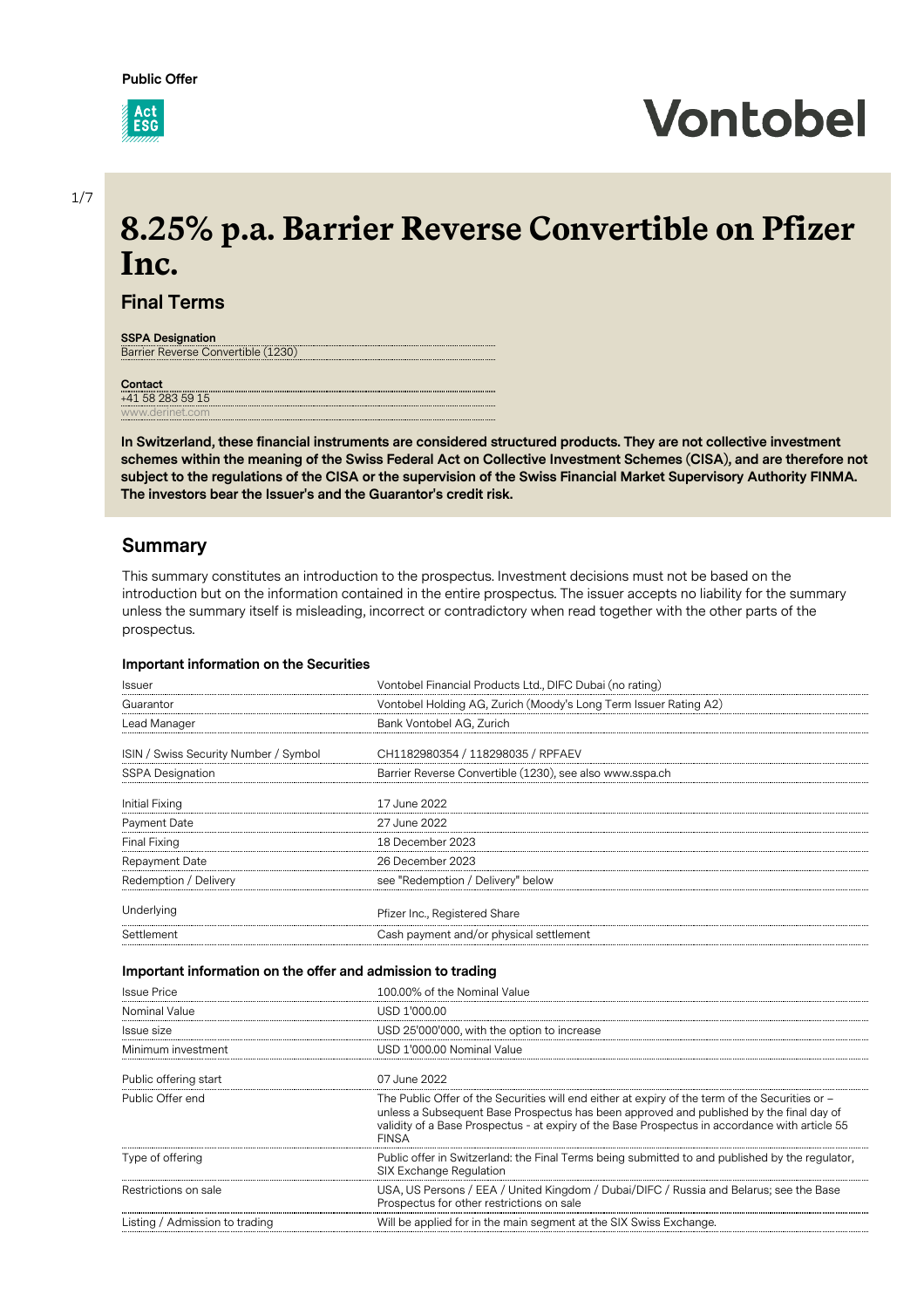Secondary market trading The Issuer or Lead Manager intend, under normal market conditions, to provide a secondary market throughout the entire term, but do not assume any legal obligation to do so. Indicative daily prices of this product are available at www.derinet.com.

# **Product Description**

These products are characterised by one or several guaranteed Coupons, a Barrier as well as by a – albeit only conditional – redemption at the Nominal Value. The Issuer has the right for Early Redemption as further described in "Early Redemption". Provided that no Early Redemption has taken place, the redemption at the end of the term is determined on the basis of the performance and the closing price of the Underlying: A redemption at the Nominal Value is guaranteed as long as no Barrier Event has occurred. If a Barrier Event has occurred but at Final Fixing the Underlying is again higher than or equal to the Strike Price, the Nominal Value is repaid. Nevertheless, if a Barrier Event has occurred and at Final Fixing the Underlying is lower than the Strike Price, the investor receives the delivery of the Underlying or a cash compensation, corresponding to the closing price of the Underlying (for details see "Redemption/Delivery").

# **Product Conditions**

| ISIN / Swiss Security Number / Symbol | CH1182980354 / 118298035 / RPFAEV                                                                                                                                                                                                                                                                                                                                                                                                                                                                               |                  |                                    |                                                            |
|---------------------------------------|-----------------------------------------------------------------------------------------------------------------------------------------------------------------------------------------------------------------------------------------------------------------------------------------------------------------------------------------------------------------------------------------------------------------------------------------------------------------------------------------------------------------|------------------|------------------------------------|------------------------------------------------------------|
| <b>Issue Price</b>                    | 100.00% of the Nominal Value                                                                                                                                                                                                                                                                                                                                                                                                                                                                                    |                  |                                    |                                                            |
| Nominal Value                         | USD 1'000.00                                                                                                                                                                                                                                                                                                                                                                                                                                                                                                    |                  |                                    |                                                            |
| Reference Currency                    | USD; issue, trading and redemption are in the Reference Currency                                                                                                                                                                                                                                                                                                                                                                                                                                                |                  |                                    |                                                            |
| Initial Fixing                        | 17 June 2022; Closing price on the reference stock exchange                                                                                                                                                                                                                                                                                                                                                                                                                                                     |                  |                                    |                                                            |
| Payment Date                          | 27 June 2022                                                                                                                                                                                                                                                                                                                                                                                                                                                                                                    |                  |                                    |                                                            |
| Last Trading Day                      | 18 December 2023 (5:00 PM, local time Zurich)                                                                                                                                                                                                                                                                                                                                                                                                                                                                   |                  |                                    |                                                            |
| Final Fixing                          | 18 December 2023; Closing price on the Reference Exchange                                                                                                                                                                                                                                                                                                                                                                                                                                                       |                  |                                    |                                                            |
| Repayment Date                        | 26 December 2023                                                                                                                                                                                                                                                                                                                                                                                                                                                                                                |                  |                                    |                                                            |
| Underlying                            | <b>Pfizer Inc.</b> (further details on the Underlying see below)                                                                                                                                                                                                                                                                                                                                                                                                                                                |                  |                                    |                                                            |
|                                       | Spot Reference Price                                                                                                                                                                                                                                                                                                                                                                                                                                                                                            | <b>USD 46.53</b> |                                    |                                                            |
|                                       | <b>Strike Price</b>                                                                                                                                                                                                                                                                                                                                                                                                                                                                                             |                  | USD 46.53 (100.00%*)               |                                                            |
|                                       | Barrier                                                                                                                                                                                                                                                                                                                                                                                                                                                                                                         |                  | USD 30.24 (65.00%*)                |                                                            |
|                                       | Number of Underlyings                                                                                                                                                                                                                                                                                                                                                                                                                                                                                           |                  |                                    | 21.49151 (fractions are paid out in cash, no accumulation) |
|                                       |                                                                                                                                                                                                                                                                                                                                                                                                                                                                                                                 |                  | * in % of the Spot Reference Price |                                                            |
| <b>Barrier Monitoring</b>             | 17 June 2022 until 18 December 2023, continuous monitoring                                                                                                                                                                                                                                                                                                                                                                                                                                                      |                  |                                    |                                                            |
| <b>Barrier Event</b>                  | A Barrier Event shall be deemed to occur if during the Barrier Monitoring the price of the<br>Underlying is at or below the Barrier Level.                                                                                                                                                                                                                                                                                                                                                                      |                  |                                    |                                                            |
| Coupon                                | 8.2500% p.a. (payments according to "Coupon Payment"), Modified Following, Unadjusted                                                                                                                                                                                                                                                                                                                                                                                                                           |                  |                                    |                                                            |
|                                       | If a Redemption Date or a Coupon Payment Date (each a "Payment Date") is not a Bank<br>Business Day, the Payment Date shall be the next Bank Business Day, unless the Payment Date<br>would therefore fall into the next calendar month, in this case the Payment Date shall be the<br>immediately preceding Bank Business Day. The Coupon due on the relevant Payment Date and,<br>if applicable, the subsequent Coupon shall not be adjusted accordingly in the event of a<br>postponement of a Payment Date. |                  |                                    |                                                            |
| Coupon Payment                        | Quarterly, subject to Early Redemption                                                                                                                                                                                                                                                                                                                                                                                                                                                                          |                  |                                    |                                                            |
|                                       | <b>Coupon Payment Dates</b>                                                                                                                                                                                                                                                                                                                                                                                                                                                                                     | Coupon           | <b>Interest Component</b>          | <b>Premium Component</b>                                   |
|                                       | 26 September 2022                                                                                                                                                                                                                                                                                                                                                                                                                                                                                               | 2.0625%          | 0.6958%                            | 1.3667%                                                    |
|                                       | 27 December 2022                                                                                                                                                                                                                                                                                                                                                                                                                                                                                                | 2.0625% 0.6958%  |                                    | 1.3667%                                                    |
|                                       | 27 March 2023                                                                                                                                                                                                                                                                                                                                                                                                                                                                                                   | 2.0625%          | 0.6958%                            | 1.3667%                                                    |
|                                       | 26 June 2023                                                                                                                                                                                                                                                                                                                                                                                                                                                                                                    | 2.0625% 0.6958%  |                                    | 1.3667%                                                    |
|                                       | 26 September 2023                                                                                                                                                                                                                                                                                                                                                                                                                                                                                               | 2.0625%          | 0.6958%                            | 1.3667%                                                    |
|                                       | 26 December 2023                                                                                                                                                                                                                                                                                                                                                                                                                                                                                                | 2.0625%          | 0.6958%                            | 1.3667%                                                    |
| Early Redemption                      | At each Monitoring Date, the Issuer has the right but not the obligation, to terminate the product<br>and repay on the next Payment Date. The redemption is made at the Nominal Value, plus one<br>last coupon for the corresponding period, provided that the relevant conditions are met (details<br>see "Coupon Payments"). No further payments are made.                                                                                                                                                    |                  |                                    |                                                            |
| Early redemption monitoring           | <b>Monitoring dates</b>                                                                                                                                                                                                                                                                                                                                                                                                                                                                                         |                  | Payment dates                      |                                                            |
|                                       | 20 March 2023                                                                                                                                                                                                                                                                                                                                                                                                                                                                                                   | 27 March 2023    |                                    |                                                            |
|                                       | 16 June 2023                                                                                                                                                                                                                                                                                                                                                                                                                                                                                                    | 26 June 2023     |                                    |                                                            |
|                                       | 19 September 2023                                                                                                                                                                                                                                                                                                                                                                                                                                                                                               |                  | 26 September 2023                  |                                                            |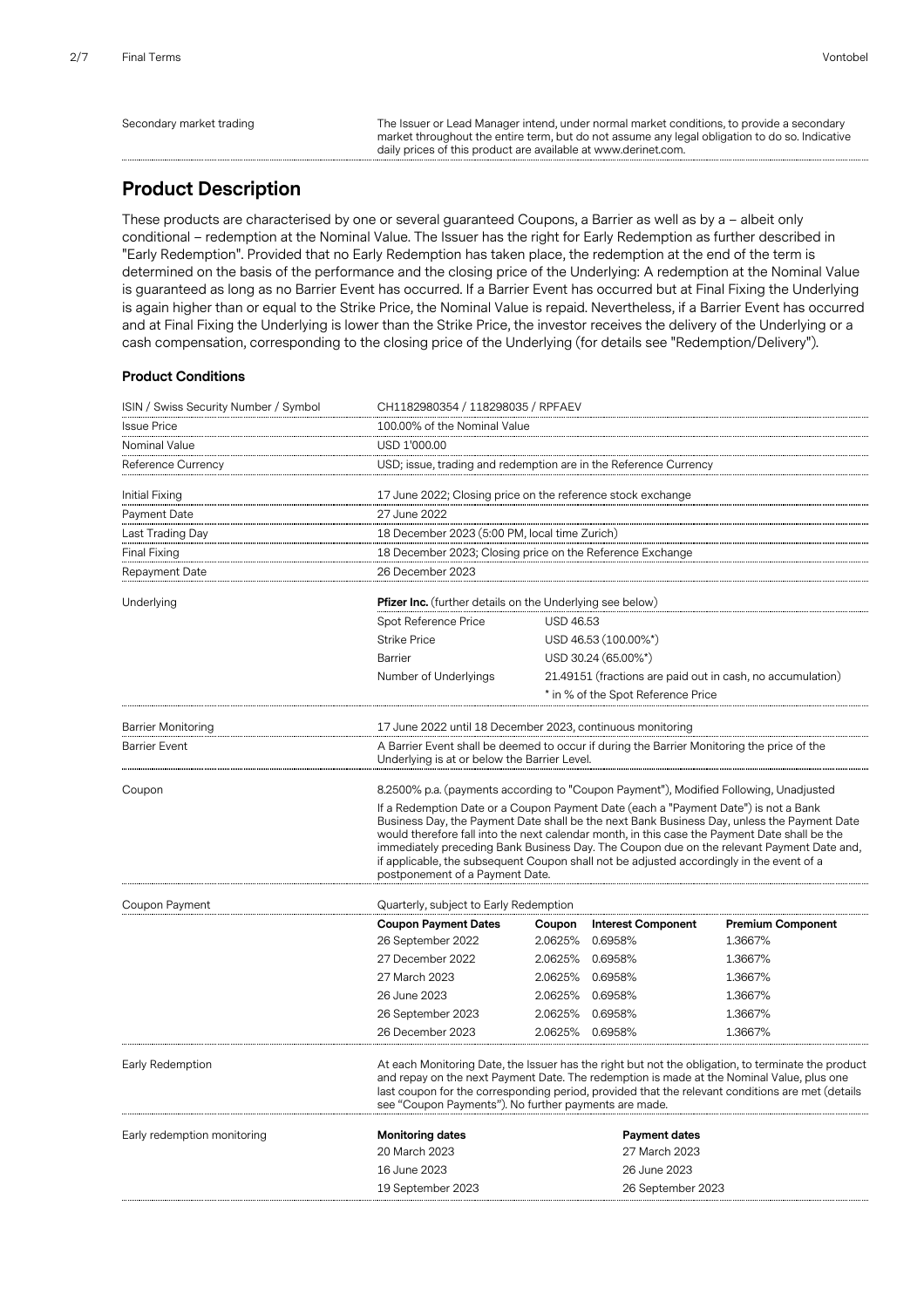| Redemption / Delivery                  | Provided that no Early Redemption has been made (Details see "Early Redemption"), the                                                                                                                                                                                                                                                                                                                                                                                                                                                                                                                                                                                                                                                                        |  |  |  |
|----------------------------------------|--------------------------------------------------------------------------------------------------------------------------------------------------------------------------------------------------------------------------------------------------------------------------------------------------------------------------------------------------------------------------------------------------------------------------------------------------------------------------------------------------------------------------------------------------------------------------------------------------------------------------------------------------------------------------------------------------------------------------------------------------------------|--|--|--|
|                                        | following rule is applied on the Final Fixing date:<br>If no Barrier Event has occurred, at Repayment Date the Nominal Value is repaid - in addition<br>to the Coupon.                                                                                                                                                                                                                                                                                                                                                                                                                                                                                                                                                                                       |  |  |  |
|                                        |                                                                                                                                                                                                                                                                                                                                                                                                                                                                                                                                                                                                                                                                                                                                                              |  |  |  |
|                                        | If, however, a Barrier Event has occurred, repayment is as follows:<br>1. If the Final Fixing of the Underlying is higher than or equal to the Strike Price, the<br>Nominal Value is repaid. In addition, the Coupon is paid out at Repayment Date.<br>If the Final Fixing of the Underlying is lower than the Strike Price, a physical delivery of<br>2.<br>the indicated Number of Underlyings is made; fractions are not accumulated and are<br>paid out in cash. In addition, the Coupon is paid out at Repayment Date.                                                                                                                                                                                                                                  |  |  |  |
| <b>Parties</b>                         |                                                                                                                                                                                                                                                                                                                                                                                                                                                                                                                                                                                                                                                                                                                                                              |  |  |  |
| Issuer                                 | Vontobel Financial Products Ltd., DIFC Dubai (no rating)                                                                                                                                                                                                                                                                                                                                                                                                                                                                                                                                                                                                                                                                                                     |  |  |  |
| Guarantor                              | Vontobel Holding AG, Zurich (Moody's Long Term Issuer Rating A2)                                                                                                                                                                                                                                                                                                                                                                                                                                                                                                                                                                                                                                                                                             |  |  |  |
| Keep-Well Agreement                    | With Bank Vontobel AG, Zurich (Moody's Long Term Deposit Rating: Aa3)                                                                                                                                                                                                                                                                                                                                                                                                                                                                                                                                                                                                                                                                                        |  |  |  |
| Lead Manager                           | Bank Vontobel AG, Zurich                                                                                                                                                                                                                                                                                                                                                                                                                                                                                                                                                                                                                                                                                                                                     |  |  |  |
| Paying and Calculation Agent           | Bank Vontobel AG, Zurich                                                                                                                                                                                                                                                                                                                                                                                                                                                                                                                                                                                                                                                                                                                                     |  |  |  |
| Supervision                            | Bank Vontobel AG is authorized as a bank in Switzerland and is subject to prudential<br>supervision by the Federal Financial Markets Regulator FINMA. Vontobel Financial Products Ltd.<br>is a company registered in the Dubai International Financial Centre (DIFC) to conduct financial<br>services in or from the DIFC and subject to prudential supervision by the Dubai Financial<br>Services Authority (DFSA) as an authorized Category 2 firm for Dealing in Investments as<br>Principal. Vontobel Holding AG is not a financial intermediary subject to prudential supervision.<br>Both Vontobel Holding AG and Vontobel Financial Products Ltd. as group member companies<br>are subject to complementary, consolidated group supervision by FINMA. |  |  |  |
| <b>Costs and Charges</b>               |                                                                                                                                                                                                                                                                                                                                                                                                                                                                                                                                                                                                                                                                                                                                                              |  |  |  |
| Distribution charges                   | The Issue Price includes Distribution charges of up to 0.34% p.a. Distribution charges may be<br>paid as a discount on the Issue Price or as a one-time and/or periodic payment to one or more<br>financial intermediaries.                                                                                                                                                                                                                                                                                                                                                                                                                                                                                                                                  |  |  |  |
| <b>Further Information</b>             |                                                                                                                                                                                                                                                                                                                                                                                                                                                                                                                                                                                                                                                                                                                                                              |  |  |  |
| <b>Issue size</b>                      | USD 25'000'000, with the option to increase                                                                                                                                                                                                                                                                                                                                                                                                                                                                                                                                                                                                                                                                                                                  |  |  |  |
| Title                                  | The Structured Products are issued in the form of non-certificated book-entry securities of the<br>Issuer.                                                                                                                                                                                                                                                                                                                                                                                                                                                                                                                                                                                                                                                   |  |  |  |
|                                        | No certificates, no title imprint.                                                                                                                                                                                                                                                                                                                                                                                                                                                                                                                                                                                                                                                                                                                           |  |  |  |
| Depository<br>Clearing / Settlement    | SIX SIS AG                                                                                                                                                                                                                                                                                                                                                                                                                                                                                                                                                                                                                                                                                                                                                   |  |  |  |
| Applicable Law / Jurisdiction          | SIX SIS AG, Euroclear Brussels, Clearstream (Luxembourg)<br>Swiss law / Zurich 1. Switzerland                                                                                                                                                                                                                                                                                                                                                                                                                                                                                                                                                                                                                                                                |  |  |  |
| Publication of notices and adjustments | All notices to investors concerning the products and adjustments to the product terms (e.g. due                                                                                                                                                                                                                                                                                                                                                                                                                                                                                                                                                                                                                                                              |  |  |  |
|                                        | to corporate actions) are published under the "Product history" of the respective product at<br>www.derinet.com. In the case of products listed at SIX Swiss Exchange notifications are<br>published at www.six-swiss-exchange.com in accordance with applicable rules, too.                                                                                                                                                                                                                                                                                                                                                                                                                                                                                 |  |  |  |
| Early Termination                      | The Issuer has the right for Early Redemption as further described in "Early Redemption".<br>Furthermore only for fiscal or other extraordinary reasons, as well as in case of no outstanding<br>positions (as specified in detail in the Base Prospectus).                                                                                                                                                                                                                                                                                                                                                                                                                                                                                                  |  |  |  |
| Secondary market trading               | The Issuer or Lead Manager intend, under normal market conditions, to provide a secondary<br>market throughout the entire term, but do not assume any legal obligation to do so. Indicative<br>daily prices of this product are available at www.derinet.com.                                                                                                                                                                                                                                                                                                                                                                                                                                                                                                |  |  |  |
| Price setting                          | Secondary market price quotations are "dirty", that is, accumulated interest is included.                                                                                                                                                                                                                                                                                                                                                                                                                                                                                                                                                                                                                                                                    |  |  |  |
| Listing / Admission to trading         | Will be applied for in the main segment at the SIX Swiss Exchange.                                                                                                                                                                                                                                                                                                                                                                                                                                                                                                                                                                                                                                                                                           |  |  |  |
| Minimum investment                     | USD 1'000.00 Nominal Value                                                                                                                                                                                                                                                                                                                                                                                                                                                                                                                                                                                                                                                                                                                                   |  |  |  |
| Minimum trading lot                    | USD 1'000.00 Nominal Value                                                                                                                                                                                                                                                                                                                                                                                                                                                                                                                                                                                                                                                                                                                                   |  |  |  |
| Sustainability of the Product          | In our view, this product is sustainable for two reasons:                                                                                                                                                                                                                                                                                                                                                                                                                                                                                                                                                                                                                                                                                                    |  |  |  |
|                                        | The issuer of the product – Leading ESG rating agencies (ESG = environmental, social and<br>governance criteria) rated the Vontobel group as "sustainable". For example, ISS-oekom, one of<br>the leading ESG research and rating agencies with an established rating methodology and high<br>market recognition, awarded Vontobel the "Prime" status.                                                                                                                                                                                                                                                                                                                                                                                                       |  |  |  |
|                                        | The underlying of the product – Based on the ESG criteria, the underlying of the product has<br>been rated as "sustainable" by the Vontobel ESG Competence Center in line with its best-in-<br>class approach. Further information is published on the website www.derinet.com                                                                                                                                                                                                                                                                                                                                                                                                                                                                               |  |  |  |
| <b>Tax treatment in Switzerland</b>    |                                                                                                                                                                                                                                                                                                                                                                                                                                                                                                                                                                                                                                                                                                                                                              |  |  |  |
| Swiss Income Tax                       | This product does not qualify for predominantly one-off interest payments (Non-IUP). The<br>coupons consist of two components: the premium component, which in Switzerland qualifies as<br>a tax-free capital gain, and the interest component, which in Switzerland is subject to direct<br>federal tax (maturity principle). For foreign currency products, please note that the daily                                                                                                                                                                                                                                                                                                                                                                     |  |  |  |

exchange rates applied may constitute a key factor.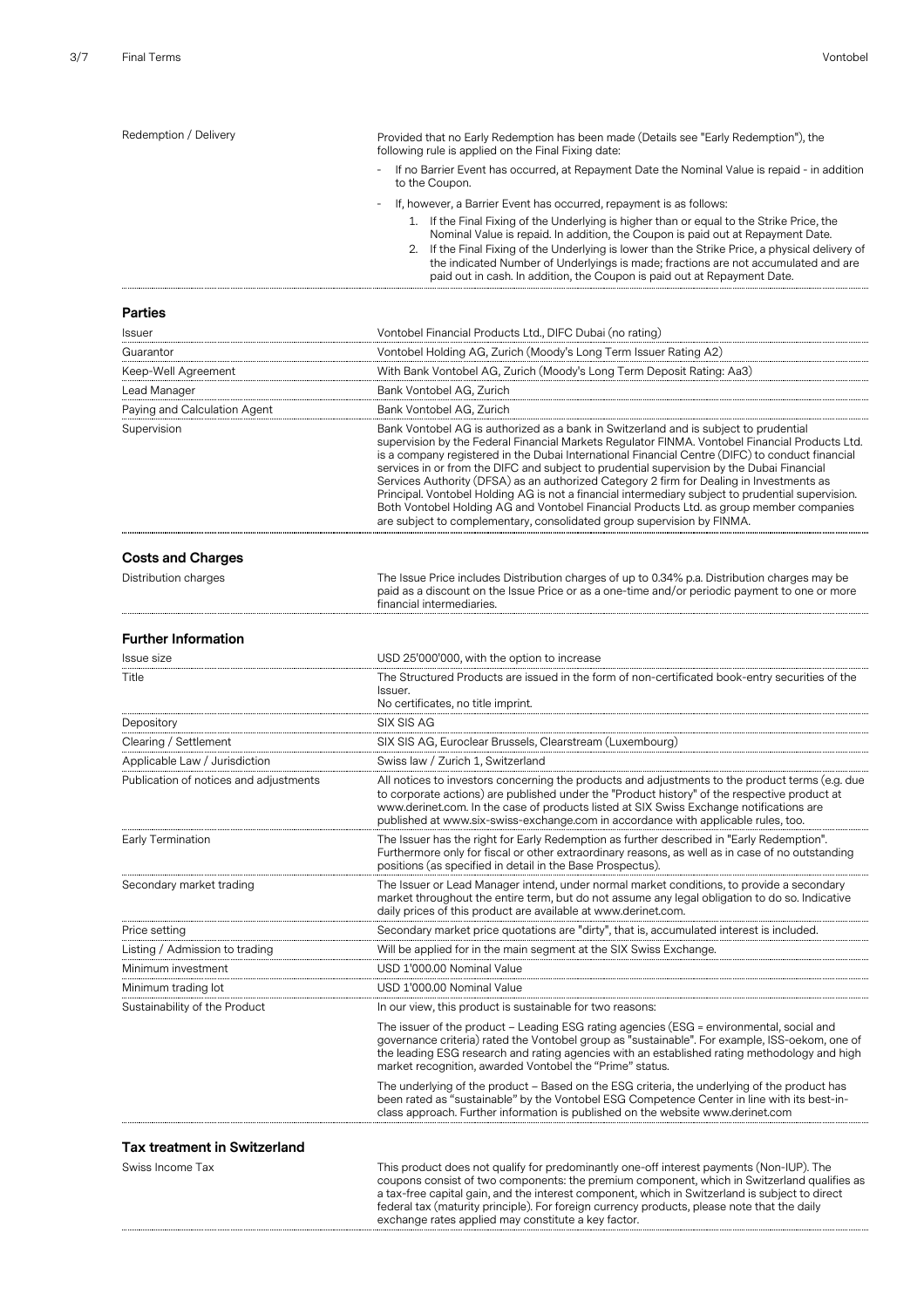| Swiss Withholding Tax         | No Swiss withholding tax                                                                                                                                                                                                                                                                                                                                                                                                                                                                                                                                                                                                                                                                                                     |
|-------------------------------|------------------------------------------------------------------------------------------------------------------------------------------------------------------------------------------------------------------------------------------------------------------------------------------------------------------------------------------------------------------------------------------------------------------------------------------------------------------------------------------------------------------------------------------------------------------------------------------------------------------------------------------------------------------------------------------------------------------------------|
| Swiss turnover tax            | Secondary market transactions are subject to the swiss turnover tax (TK22). If delivery of the<br>underlying is stipulated, the swiss turnover tax may be imposed as well.                                                                                                                                                                                                                                                                                                                                                                                                                                                                                                                                                   |
| General Information           | Transactions and payments relating to this product may be subject to further (foreign)<br>transaction taxes, duties and/or withholding taxes, in particular a withholding tax pursuant to<br>the Section $871(m)$ of the US Internal Revenue Code. All payments from this product will occur<br>with any applicable taxes and duties deducted.                                                                                                                                                                                                                                                                                                                                                                               |
|                               | If delivery of the underlying is stipulated, foreign taxes and duties have to be assumed by the<br>investors.                                                                                                                                                                                                                                                                                                                                                                                                                                                                                                                                                                                                                |
|                               | The taxation mentioned is a non-binding and non-exhaustive summary of the applicable<br>treatment of Swiss-domiciled private investors for tax purposes.<br>The investor's specific circumstances, however, are not taken into account. We point out that<br>Swiss and/or foreign tax law or the authoritative practice of Swiss and/or foreign tax authorities<br>can change at any time or specify further tax or charge liabilities (possibly even with<br>retrospective effect).<br>Potential investors should have the tax effects of the purchase, holding, sale or repayment of<br>this product examined by their own tax adviser - especially with respect to the effects of<br>taxation under another jurisdiction. |
| Description of the Underlying |                                                                                                                                                                                                                                                                                                                                                                                                                                                                                                                                                                                                                                                                                                                              |

| Pfizer Inc. | Name and type:                        | Pfizer Inc., Registered Share                                                                                     |
|-------------|---------------------------------------|-------------------------------------------------------------------------------------------------------------------|
|             | Company and place of<br>registration: | Pfizer Inc., 235 East 42nd Street, New York, NY 10017, USA                                                        |
|             | Identification:                       | ISIN US7170811035 / Bloomberg <pfe equity="" un=""></pfe>                                                         |
|             | Reference Exchange:                   | <b>NYSE</b>                                                                                                       |
|             | Futures exchange:                     | Chicago Board Options Exchange; the calculation agent can<br>determine another futures exchange at its discretion |
|             | Performance:                          | Available at www.nyse.com                                                                                         |
|             | Transferability:                      | According to the articles of incorporation of Pfizer                                                              |
|             | Financial statements:                 | Available at www.pfizer.com                                                                                       |
|             |                                       |                                                                                                                   |

# **Prospects of Profit and Losses**

Any possible gain results from the guaranteed fixed Coupons. Nevertheless, there is an upper limit to the gain, as the maximum payment is the Nominal Value plus the coupons.

The Issuer has the right to terminate the product prematurely (for details see "Early Redemption").

These products have only conditional repayment at the Nominal Value defined by a Barrier: If a Barrier Event has occurred, the right of a guaranteed repayment at the Nominal Value ceases to apply immediately. Investors should be aware that this can happen during the relevant Barrier Monitoring (period of time or point(s) of time). Accordingly, the risks are considerable; given upwardly limited chances of gains, they correspond largely to the risks of a direct investment in the Underlying. If the Strike Price is above 100%, the risk increases proportionally (in the ratio of Strike Price to Spot Reference Price). The lower the closing price of the Underlying at maturity is, after falling below the Strike Price, the greater the losses sustained. Apart from the Coupon Payments, in extreme cases, i.e. when the price of the Underlying is equal to zero (0), the maximum loss can lead to a loss of all the capital invested.

Even if the performance of the Underlying is positive and no Barrier Event has occurred, the price of the product during the term can be considerably below the Issue Price. Potential investors should bear in mind that price changes to the Underlying, as well as other influencing factors, may have a negative effect on the value of structured products.

### **Assumptions and limitations in preparing the market scenarios**

The following market scenarios should afford the investor a simplified way of making an assessment of the significant factors that influence the investment performance of the certificate. For a precise analysis of the profit and loss scenarios, reference must be made to the formulas and definitions set out in these Final Terms, (e.g. for "Redemption"), because these scenarios have been deliberately simplified in order to make them better understandable. With the exception of those certificates for which one of the following factors is defined as the underlying (e.g. a currency certificate or a certificate of interest), the impact of these risk factors will be excluded from the simplified presentation of the scenario • Foreign currency risks

- Interest rate risks
- Volatility risks
- Issuer risk
- Reference bond ("default or redemption event")
- Fees and costs both stemming from the certificate and for the acquisition and holding of the certificate

# **Market scenarios**

Maximum loss: 100%

Maximum gain: Cap at Coupon

POSITIVE SCENARIO Indicative performance of the certificate: 0% to Coupon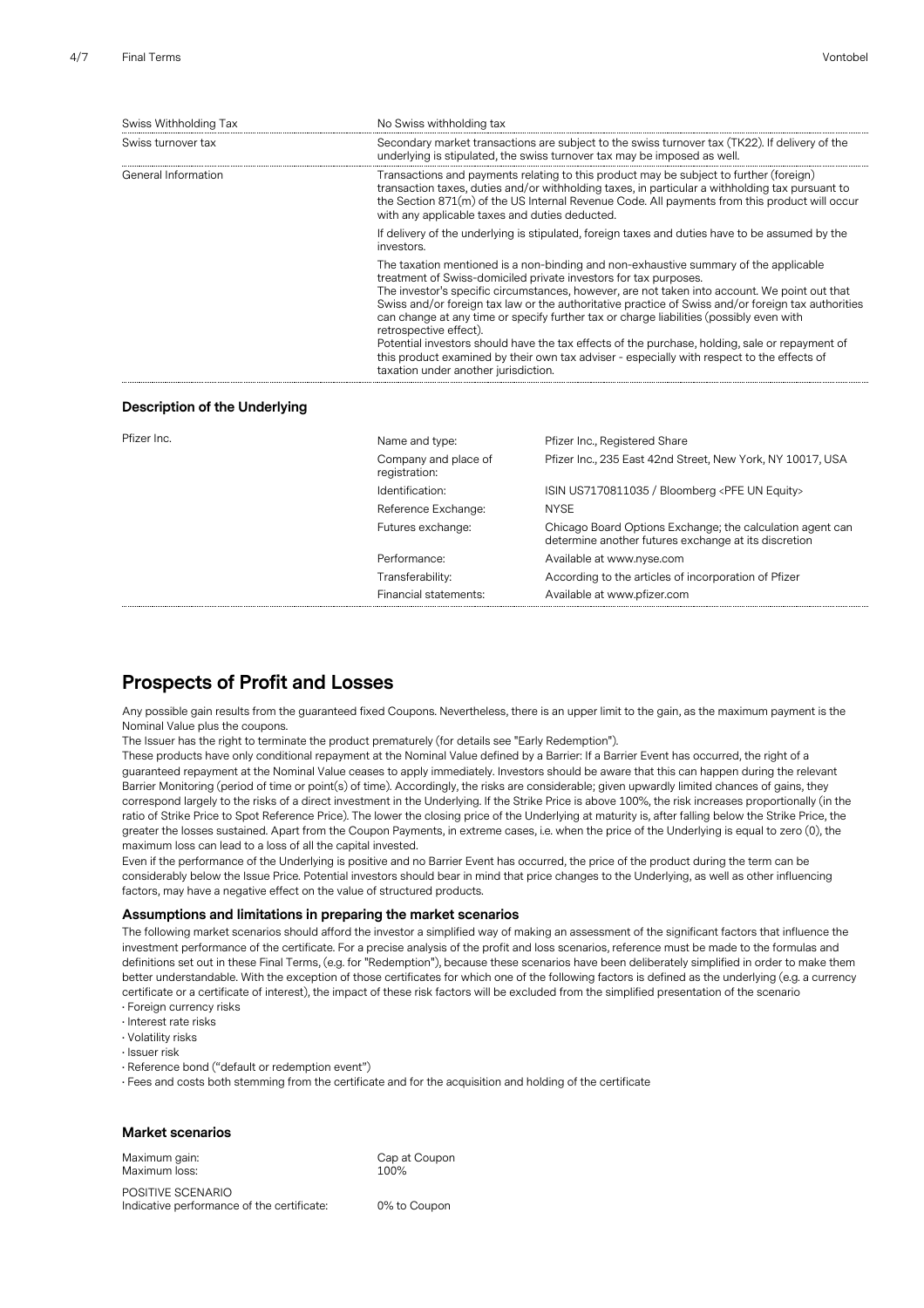| Necessary market performance of Underlying:                                                                    | - If no Barrier Event occurred, the performance corresponds to the Coupon<br>- If a Barrier Event occurred, but the price loss in reference to the Strike Price of the relevant<br>Underlying is smaller than the Coupon multiplied by the Strike Price in %, then the performance<br>lies between 0% and the Coupon<br>- Performance is limited to the Coupon (Cap) |
|----------------------------------------------------------------------------------------------------------------|----------------------------------------------------------------------------------------------------------------------------------------------------------------------------------------------------------------------------------------------------------------------------------------------------------------------------------------------------------------------|
| <b>BREAK EVEN</b><br>Indicative performance of the certificate:<br>Necessary market performance of Underlying: | $0\%$<br>- Barrier Event occurred<br>- Price loss in reference to the Strike Price of the relevant Underlying corresponds to the<br>Coupon multiplied by the Strike Price in %                                                                                                                                                                                       |
| NEGATIVE SCENARIO<br>Indicative performance of the certificate:<br>Necessary market performance of Underlying: | Loss of up to 100% possible<br>- Barrier Event occurred<br>- The price loss in reference to the Strike Price of the relevant Underlying is higher than the<br>Coupon multiplied by the Strike Price in %                                                                                                                                                             |

# **Significant Risks for Investors**

### **Currency risks**

If the Underlying or Underlyings is/are denominated in a currency other than the product's Reference Currency, investors should bear in mind that this may involve risks due to fluctuating exchange rates and that the risk of loss does not only depend on the performance of the Underlying(s) but also on any unfavourable performance of the other currency or currencies. This does not apply for currency-hedged products (quanto structure).

#### **Market risks**

The general market performance of Securities is dependent in particular on the development of the capital markets which, for their part, are influenced by the general global economic situation as well as by the economic and political framework conditions in the respective countries (socalled market risk). Changes to market prices such as interest rates, commodity prices or corresponding volatilities may have a negative effect on the valuation of the Underlying(s) or the Structured Product.

#### **Disruption risks**

There is also the risk of market disruptions (such as trading or stock market interruptions or discontinuation of trading) or other unforeseeable occurrences concerning the respective Underlyings and/or their stock exchanges or markets taking place during the term or upon maturity of the Structured Products. Such occurrences can have an effect on the time of redemption and/or on the value of the Structured Products. In the event of trading restrictions, sanctions and similar occurrences, the Issuer is entitled, for the purpose of calculating the value of the Structured Product, to include at its own discretion the Underlying instruments at their most recently traded price, at a fair value to be established at its sole discretion or indeed as worthless, and/or additionally to suspend pricing in the Structured Product or liquidate the Structured Product prematurely.

#### **Secondary market risks**

Under normal market conditions, the Issuer or the Lead Manager intend to post bid- and ask-prices on a regular basis. However, neither the Issuer nor the Lead Manager is under any obligation with respect to investors to provide such bid- and ask-prices for specific order or securities volumes, and there is no guarantee of a specific liquidity or of a specific spread (i.e. the difference between bid- and ask-prices), for which reason investors cannot rely on being able to purchase or sell the Structured Products on a specific date or at a specific price.

### **Issuer risk**

The value of Structured Products may depend not only on the performance of the Underlying(s), but also on the creditworthiness of the Issuer and the Guarantor, which may change during the term of the Structured Product. The investor is exposed to the risk of default of the Issuer and the Guarantor. For further information on the rating of Bank Vontobel AG or Vontobel Holding AG , please see the Base Prospectus.

#### **Risks associated with the Sustainability of the Product**

A prospective investor should independently assess the information in relation to the sustainability of the Product and determine whether an investment in the product meets the investor's objectives and expectations or any investment guidelines applicable to the investor with respect to a sustainable investment. Vontobel Group (including the Issuer) makes no representation that the Product currently or in the future will meet the investor's objectives and expectations or any investment guidelines applicable to the investor with respect to a sustainable investment. In particular, the classification of a Product as "sustainable" may change during the life of the Product, for example when the Underlying of the Product no longer meets the sustainability requirements set. This is usually reviewed on a monthly basis. In case of a change, the classification of the Product on the website www.derinet.com will be updated.

#### **Risks relating to potential conflicts of interest**

There may be conflicts of interest at the Vontobel Group companies that could have a negative impact on the value of the Structured Products. For example, Vontobel Group companies may enter into or participate in trading and hedging transactions relating to the Underlying. They may also perform other functions relating to the Structured Products (e.g. as Calculation Agent, Index Sponsor and/or Market Maker) which enable them to determine the composition of the Underlying or calculate its value. Vontobel Group companies may also receive non-public information relating to the Underlying. It should also be noted that the payment of distribution fees and other commissions to financial intermediaries could result in conflicts of interest to the detriment of the investor, as this could create an incentive for the financial intermediary to distribute products with a higher commission preferentially to its clients. As market maker, Vontobel Group companies can determine the price of Structured Products themselves to a large extent and determine it on the basis of various factors and earnings considerations.

Please also note the further, detailed description of potential conflicts of interest and their impact on the value of the Structured Products as contained in the Base Prospectus.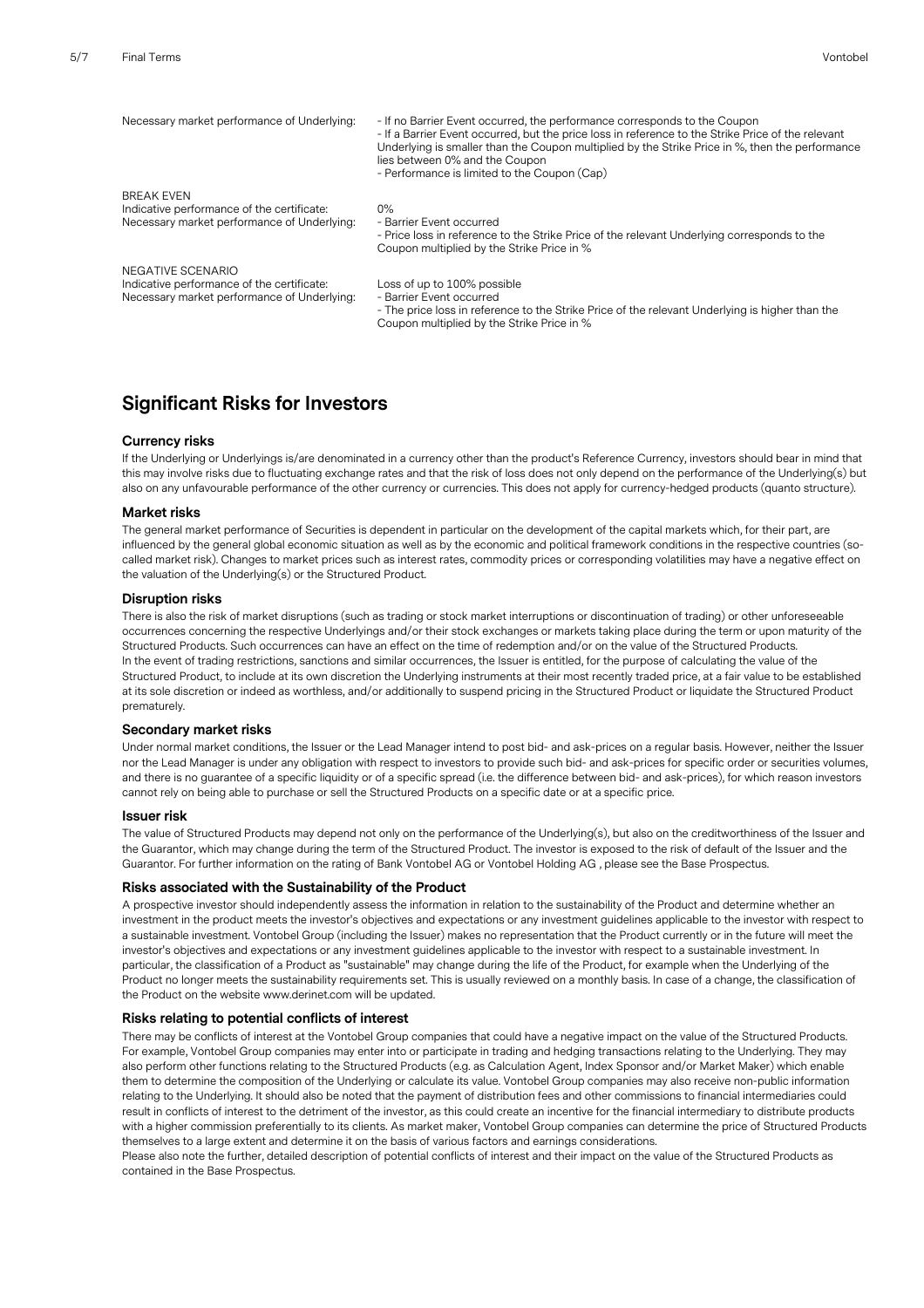# **Selling Restrictions**

Any products purchased by any person for resale may not be offered in any jurisdiction in circumstances which would result in the Issuer being obliged to register any further documentation relating to this product in such jurisdiction.

The restrictions listed below must not be taken as definitive guidance as to whether this product can be sold in a jurisdiction. Additional restrictions on offering, selling or holding of this product may apply in other jurisdictions. Investors in this product should seek specific advice before on-selling this product.

#### **United States, U.S. persons**

The securities neither have been nor will be registered under the United States Securities Act of 1933, as amended (the "Securities Act") and the securities may neither be offered nor sold within the United States or to, or for the account or benefit of, U.S. persons (as defined in Regulation S under the Securities Act).

Trading in the securities has not been and will not be approved by the United States Commodity Futures Trading Commission under the United States Commodity Exchange Act or by any other state securities commission nor has the Commodity Futures Trading Commission or any other state securities commission passed upon the accuracy or the adequacy of the Base Prospectus. The Base Prospectus may not be used in the United States and may not be delivered in the United States.

The securities will not be directly or indirectly offered, sold, traded or delivered within the United States or to or for the account or benefit of U.S. persons (as defined in Regulation S under the Securities Act).

Each offeror is required to agree that it will not offer or sell the securities as part of their distribution at any time within the United States or to, or for the account or benefit of, U.S. persons (as defined in Regulation S under the Securities Act).

The term "United States" as used herein means the United States of America, its territories or possessions, any state of the United States, the District of Columbia or any other enclave of the United States government, its agencies or instrumentalities.

### **European Economic Area (EEA)**

In relation to each Member State of the European Economic Area any offeror of securities represents and agrees that it has not made and will not make an offer of the securities which are the subject of the offering contemplated by this Base Prospectus as completed by the Final Terms to the public in that Member State other than at any time:

- (a) to persons who are qualified investors as defined in the Prospectus Regulation;
- (b) to fewer than 150 natural or legal persons (other than qualified investors as defined in the Prospectus Regulation), subject to obtaining the prior consent of the Lead Manager for any such offer; or
- (c) in any other circumstances falling within Articles 1(3), 1(4) and/or 3(2)(b) of the Prospectus Regulation,

provided that no such offer of securities shall require the Issuer or Lead Manager to publish a prospectus pursuant to Article 3 of the Prospectus **Regulation** 

For the purposes of the provision above, the expression an "offer of securities to the public" in relation to any securities in any Member State means the communication in any form and by means of sufficient information on the terms of the offer and the securities to be offered so as to enable an investor to decide to purchase or subscribe for the securities, and the expression "Prospectus Regulation" means Regulation (EU) 2017/ 1129, and includes any relevant implementing measure in the relevant Member State.

### **United Kingdom**

In addition to the restrictions described in the selling restrictions for the European Economic Area (see above), the following matters should be noted with respect to the United Kingdom.

Any offeror of the products will be required to represent and agree that:

- (a) in relation to any products which have a maturity of less than one year, (i) it is a person whose ordinary activities involve it in acquiring, holding, managing or disposing of investments (as principal or agent) for the purposes of its business and (ii) it has not offered or sold and will not offer or sell any products other than to persons whose ordinary activities involve them in acquiring, holding, managing or disposing of investments (as principal or as agent) for the purposes of their businesses or who it is reasonable to expect will acquire, hold, manage or dispose of investments (as principal or agent) for the purposes of their businesses where the issue of the products would otherwise constitute a contravention of section 19 of the Financial Services and Markets Act 2000 ("FSMA") by the Issuer;
- (b) it has only communicated or caused to be communicated and will only communicate or cause to be communicated an invitation or inducement to engage in investment activity (within the meaning of section 21 of the FSMA) received by it in connection with the issue or sale of any products in circumstances in which section 21(1) of the FSMA does not apply to the Issuer or the Guarantor (if any); and
- (c) it has complied and will comply with all applicable provisions of the FSMA with respect to anything done by it in relation to any products in, from or otherwise involving the United Kingdom.

### **DIFC/Dubai**

This document relates to an Exempt Offer in accordance with the Markets Rules Module (MKT) of the Dubai Financial Services Authority (DFSA). This document is intended for distribution only to a person entitled to receive it under Rule 2.3.1 of the MKT. It must not be delivered to, or relied on, by any other person. The DFSA has no responsibility for reviewing or verifying any documents in connection with Exempt Offers. The DFSA has not approved this document nor taken any steps to verify the information set out in it, and has no responsibility for it. The securities to which this document relates may be illiquid and/or subject to restrictions on their resale. Prospective purchasers of the securities offered should conduct their own due diligence on the securities. If you do not understand the contents of this document, you should consult an authorized financial adviser.

#### **Russia and Belarus**

The securities must not be sold to any Russian national or natural person residing in Russia or any legal person, entity or body established in Russia in accordance with article 5f of Regulation (EU) 833/2018 and article 23 of Regulation SR 946.231.176.72 of the Swiss Federal Council dated 4 March 2022 (each as amended, a "**Restrictive Measure**"), except under the respective circumstances stated therein. The securities must also not